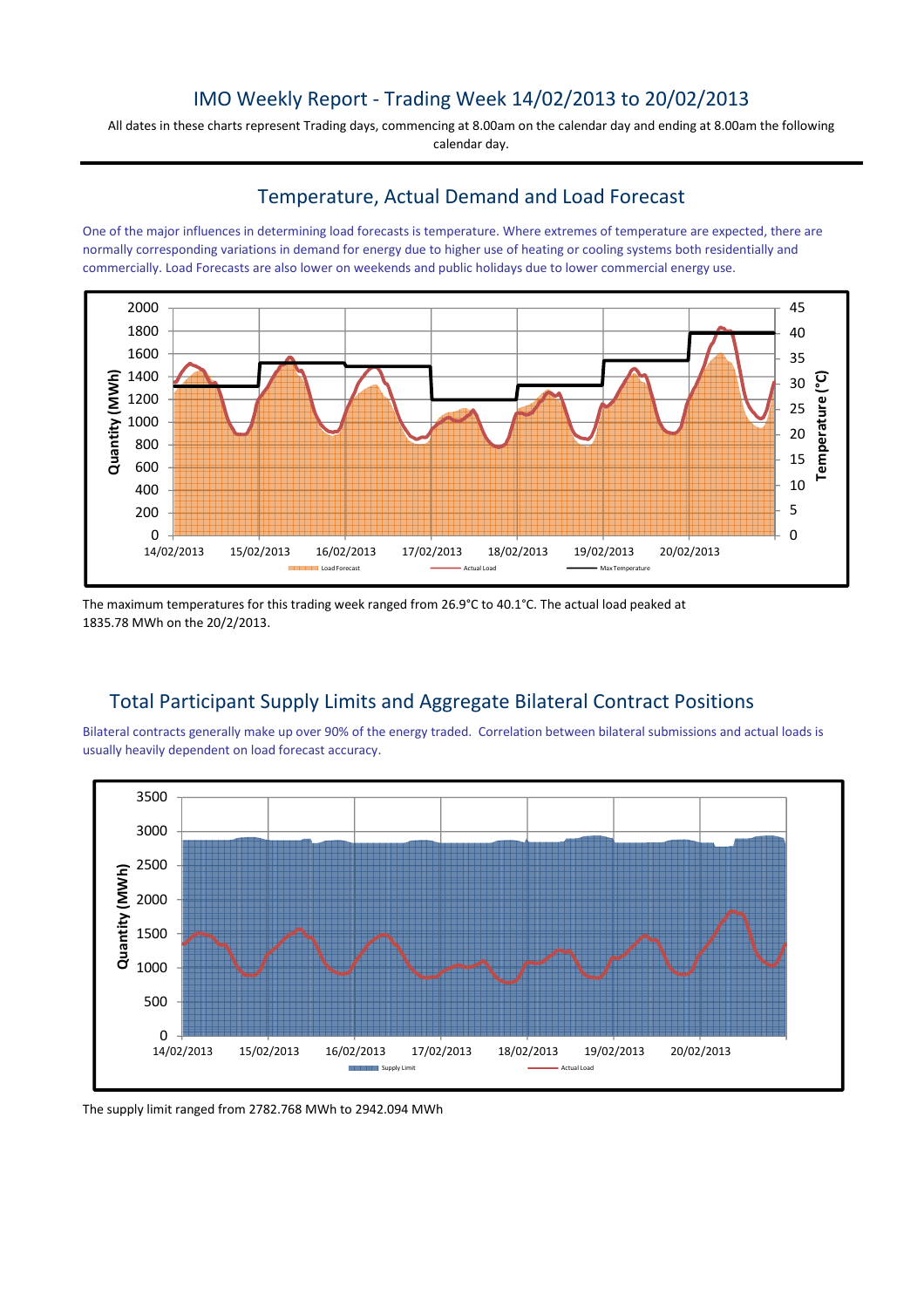#### Net Balancing Market Trades

Bilateral contracts and STEM trading are generally based on the forecast energy requirements of Participants. When the forecast requirements are higher or lower than the actual requirements for a day, this Market energy must be bought and sold in the balancing mechanism. This graph shows the estimated net balancing trades.



The majority of the balancing activity this week occurred within Balancing Supply. The maximum balancing demand for the week reached 194.13 MWh on the 20/2/2013. The maximum balancing supply for the week reached -210.624 MWh on the 15/2/2012.

## Total Traded Energy

This chart represents a comparison between the total net energy that is traded in Bilateral Contracts, the STEM and the balancing mechanism. Balancing Supply represents cases in which the total contract position is greater than the demand and customers must supply energy back to balancing. Balancing Demand represents cases in which the total contract position is less than the demand and customers must purchase energy from balancing.



Total balancing supply equalled -19270.1 MWh whereas total balancing demand equalled 4764.62 MWh. The Total STEM Traded quantity was 20417.636 MWh, with the STEM Clearing Quantity ranging between 6 MWh and 202.598 MWh.